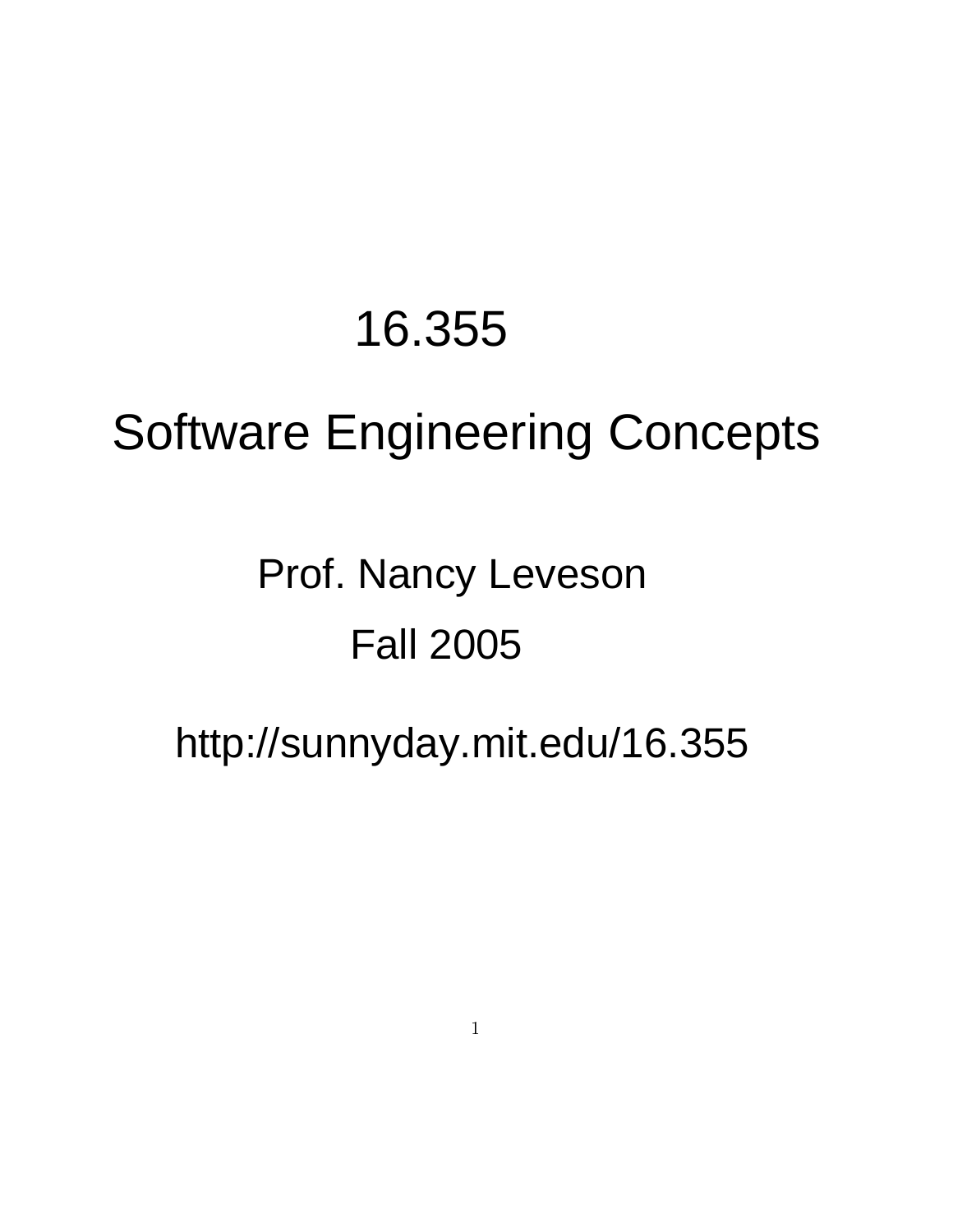## **Outline**

- Is There a Problem?  $\bullet$
- Why is Software Engineering Hard?
- Syllabus and Class Description

 $\operatorname{\mathsf{Copyright}}^{\operatorname{\mathsf{C}}\nolimits}$  Nancy Leveson, Sept. 2000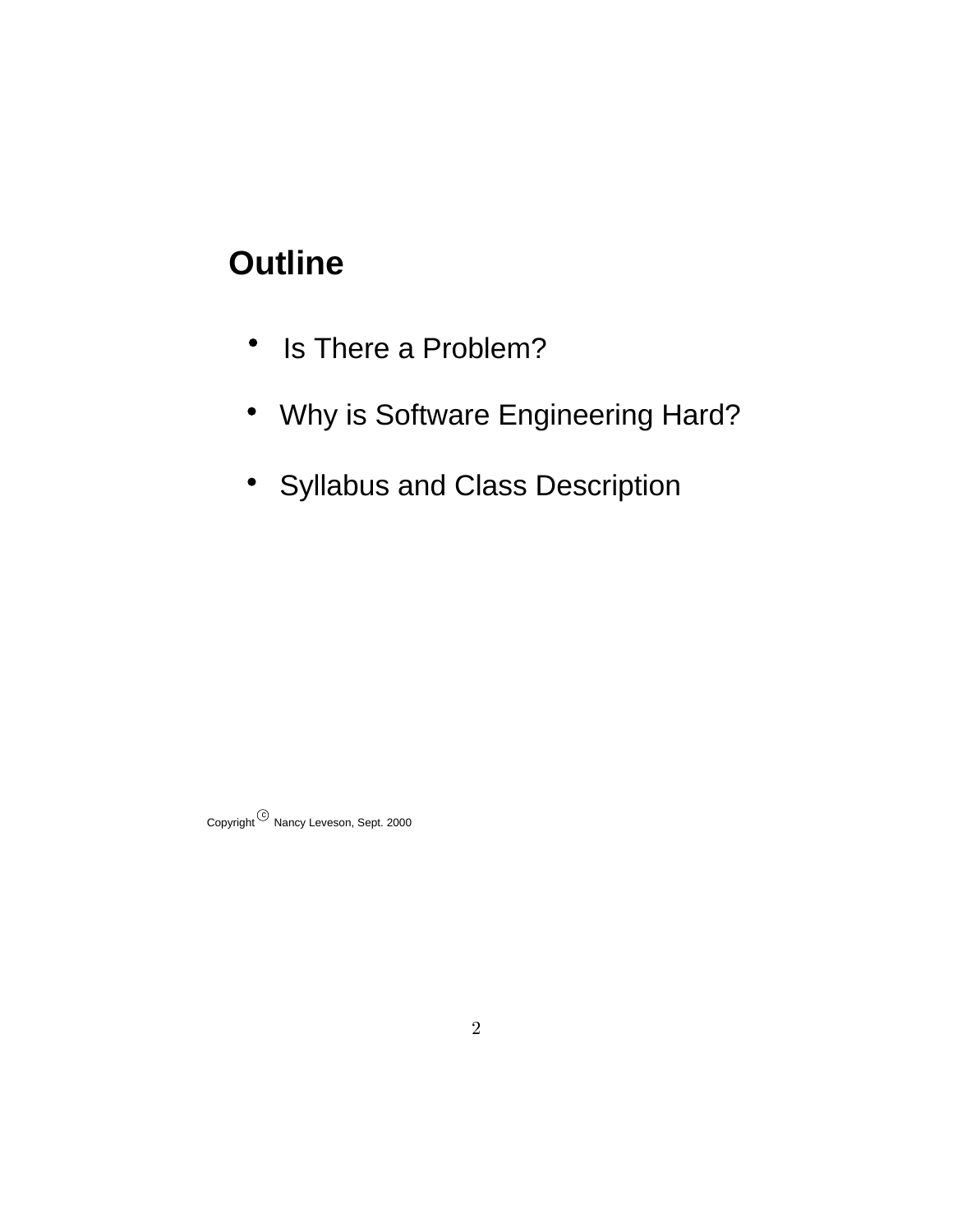## **Is there a problem?**

- Examples:
	- AAS (FAA Advanced Automation System)
	- FBI CIC
	- IRS Modernization Program
	- C−17
	- Ariane 5
- Head of AF Systems Command: ''Software is the achilles heel of weapons development"
- programs are encountering software problems and the rate is increasing. 7 out of every 10 major weapons development

Copyright  $^{(c)}$  Nancy Leveson, Sept. 1999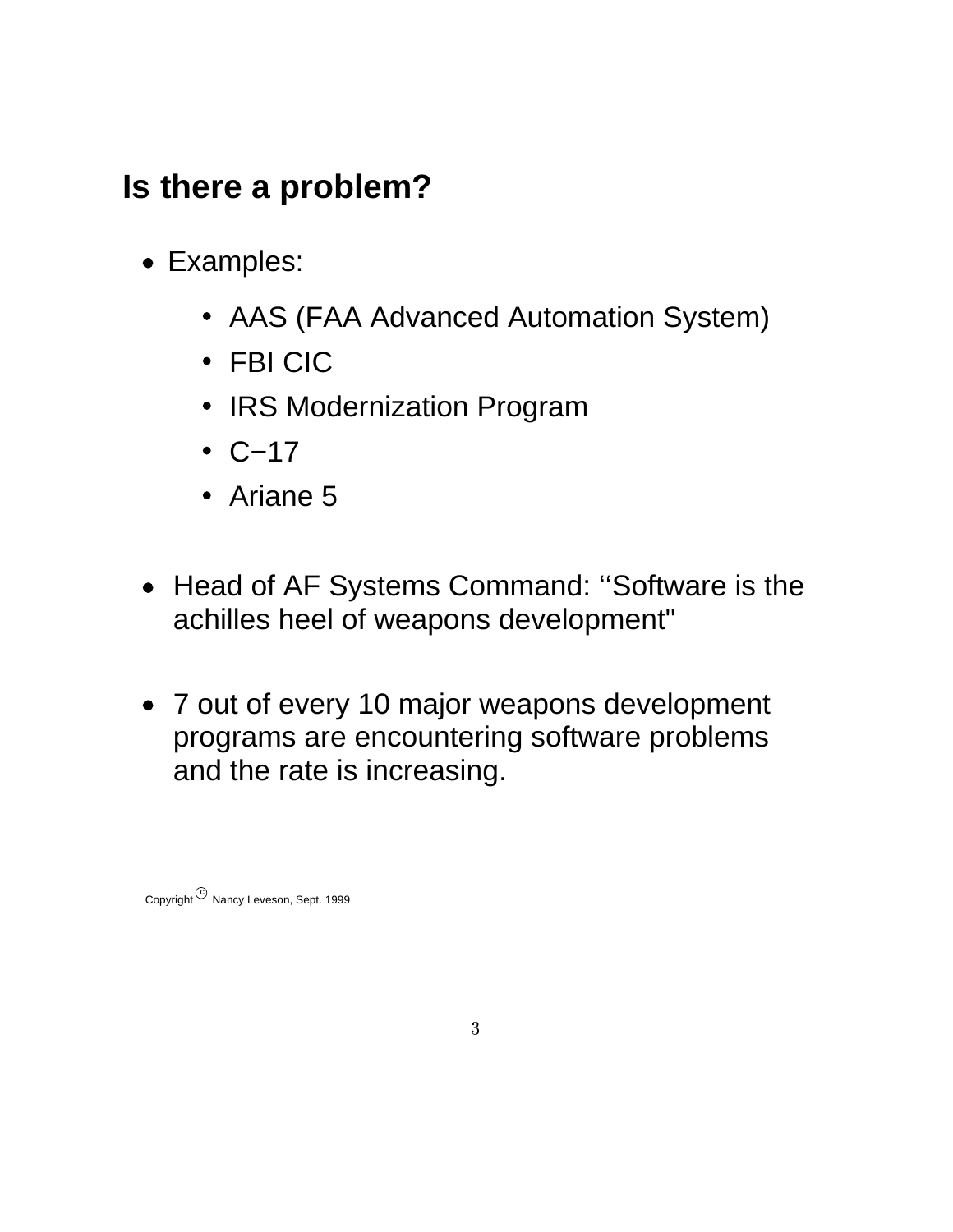## **Some "Data" (Myths?)**

- the most risky business undertakings in the modern world (Capers Jones) 5000 function points (~500,000 LOC) is one of Development of large applications in excess of
- Risks of cancellation or major delays rise rapidly as overall application size increases (Capers Jones):
	- cancelled before completion  $-$  65% of large systems (over 1,000,000 LOC) are
	- $-$  50% for systems exceeding half million LOC
	- $-25$ % for those over 100,000 LOC
- Failure or cancellation rate of large software systems is over 20% (Capers Jones)

Copyright  $^{(c)}$  Nancy Leveson, Sept. 1999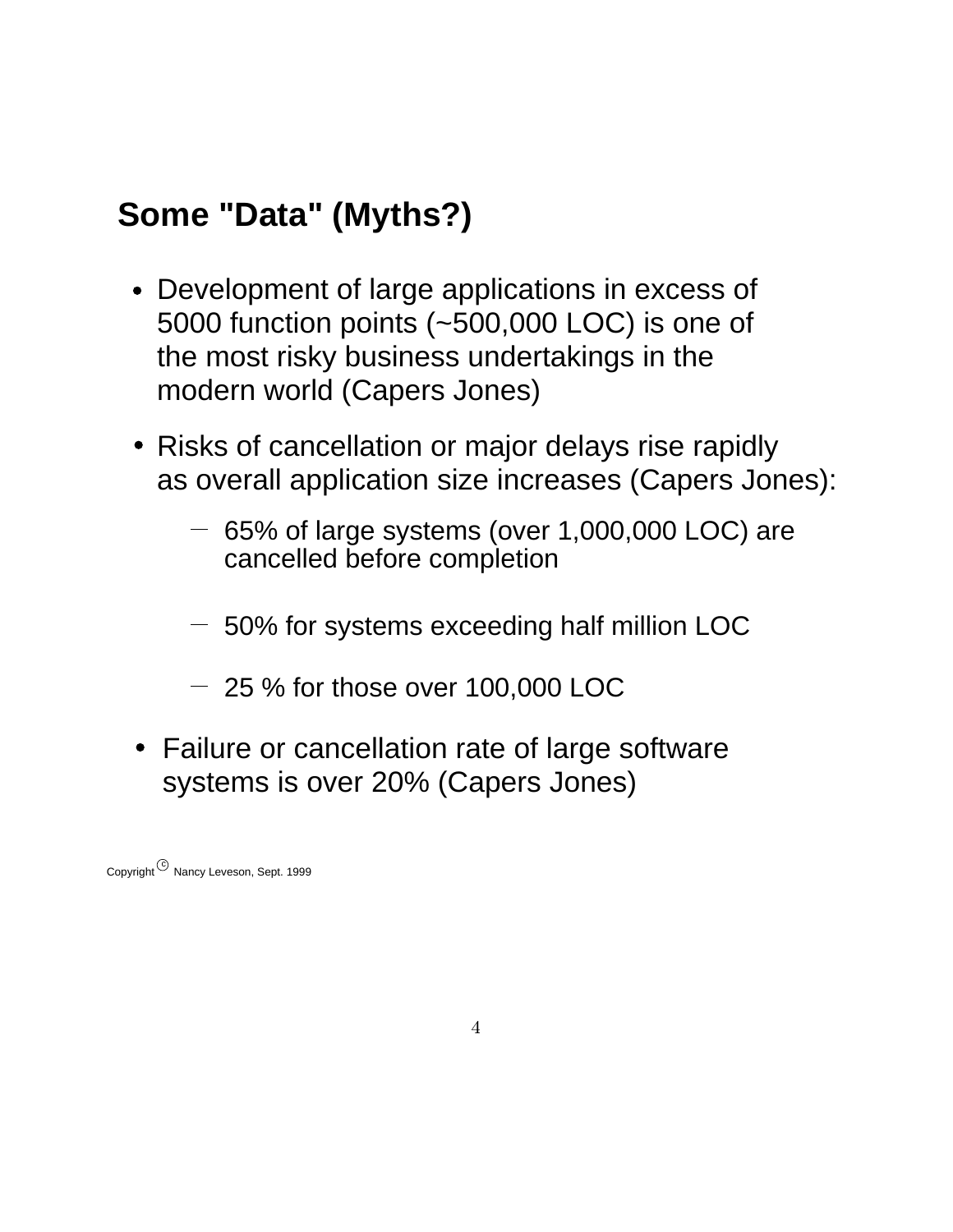## **More "Data" (Myths?)**

- After surveying 8,000 IT projects, Standish Group reported about 30% of all projects were cancelled.
- behind schedule and has consumed 200% of Average cancelled project in U.S. is about a year expected budget (Capers Jones).
- of total U.S. software efforts, amounting to as much much as \$14 billion in 1993 dollars (Capers Jones). Work on cancelled projects comprises about 15%

Copyright  $^{\copyright}$  Nancy Leveson, Sept. 1999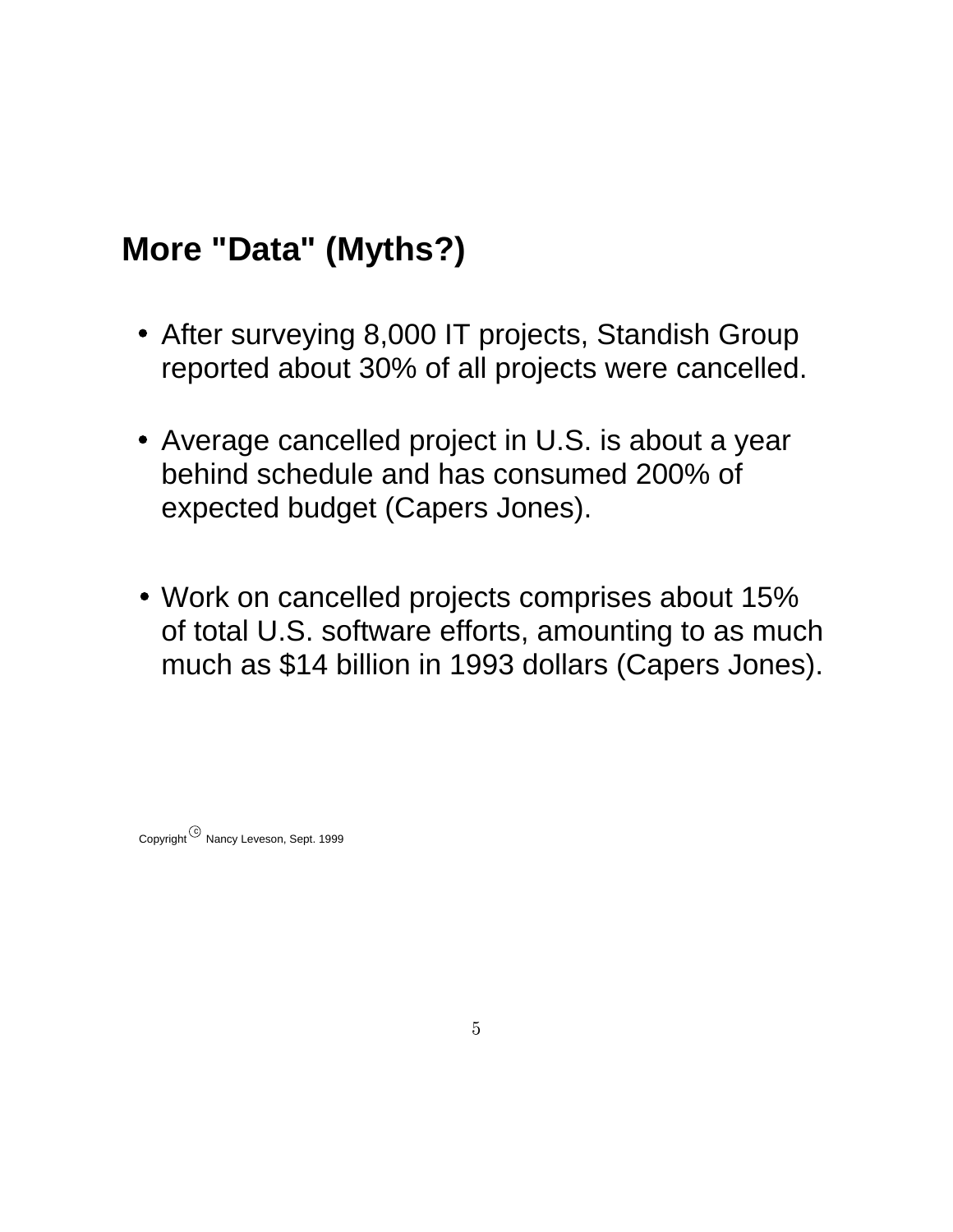## **And Yet More**

- delays and cost overruns (Capers Jones) • Of completed projects, 2/3 experience schedule [bad estimates?]
- and quality problems in first year of deployment (Jones). 2/3 of completed projects experience low reliability
- from 0.5 to 3.0 occurrences per 1000 lines of code • Software errors in fielded systems typically range Bell Labs survey).
- Civilian software: at least 100 English words produced for every source code statement. Military: about 400 words (Capers Jones)

Copyright  $^{\circ}$  Nancy Leveson, Sept. 1999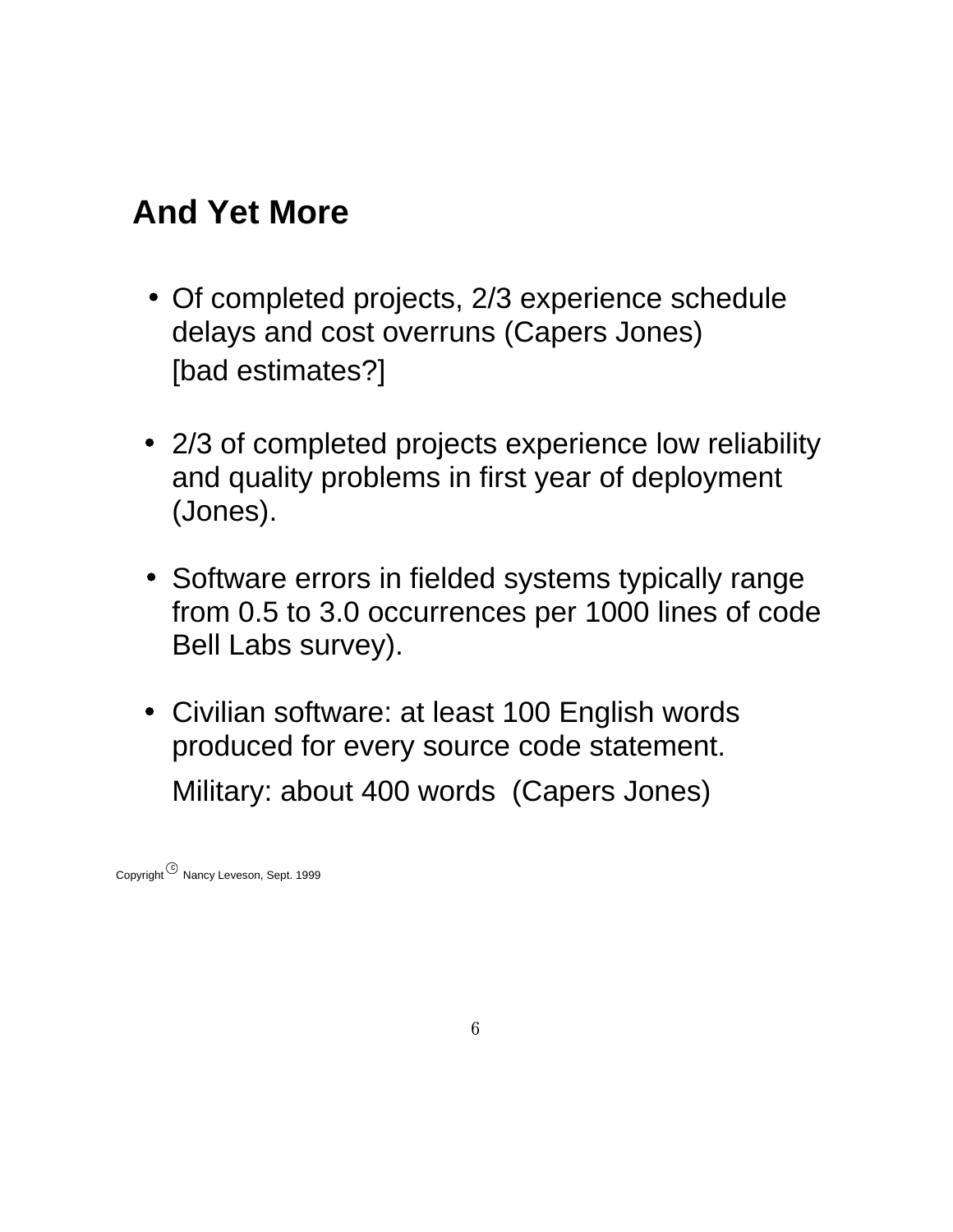Have you ever been on a project where the software was never finished or used?

What were some of the problems?

 $\mathsf{Copyright}^{(\mathbb{C})}$  Nancy Leveson, Sept. 1999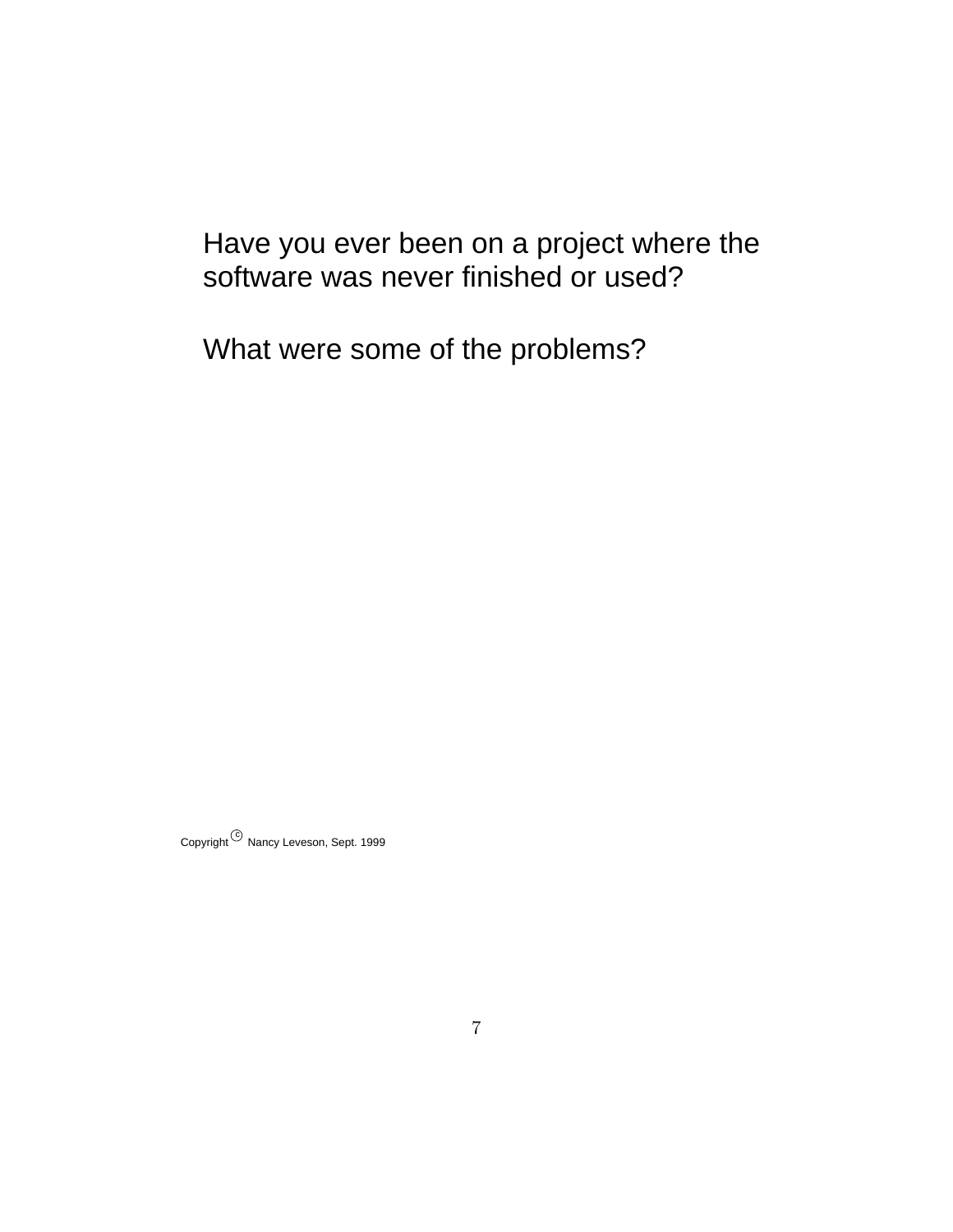## **Death March Projects**

- Feature (scope) creep
- Thrashing
- Integration problems
- Overwriting source code
- Constant re−estimation
- Redesign and rewriting during test
- No documentation of design decisions
- Etc.

Copyright  $^{\copyright}$  Nancy Leveson, Sept. 1999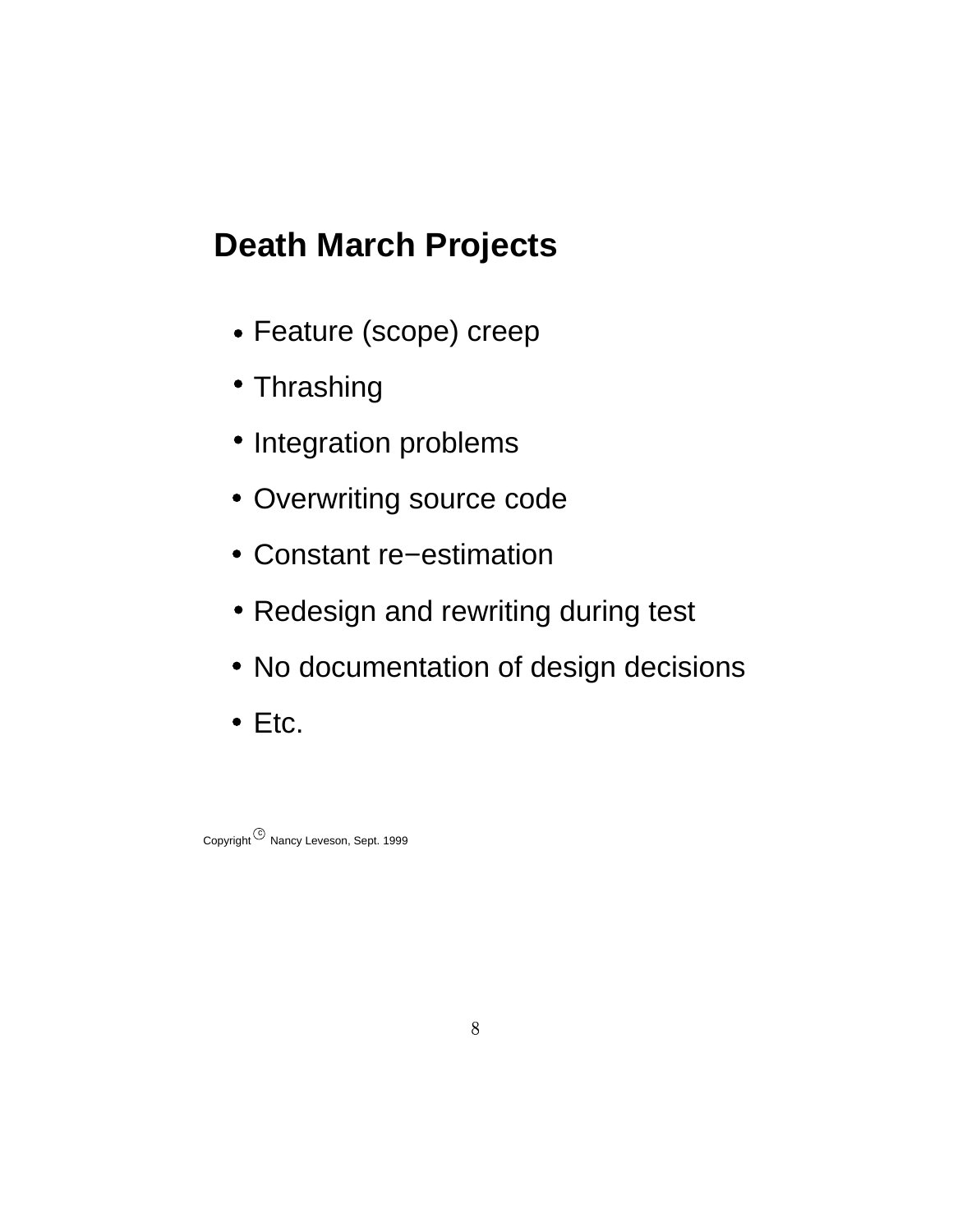## **Types of Problem Projects (Yourdan)**

- Likely to succeed, happy workers Mission Impossible
- Likely to succeed, unhappy workers • Ugly
- Unlikely to succeed, happy workers • Kamikaze
- Unlikely to succeed, unhappy workers Suicide

Copyright  $^\copyright$  Nancy Leveson, Sept. 1999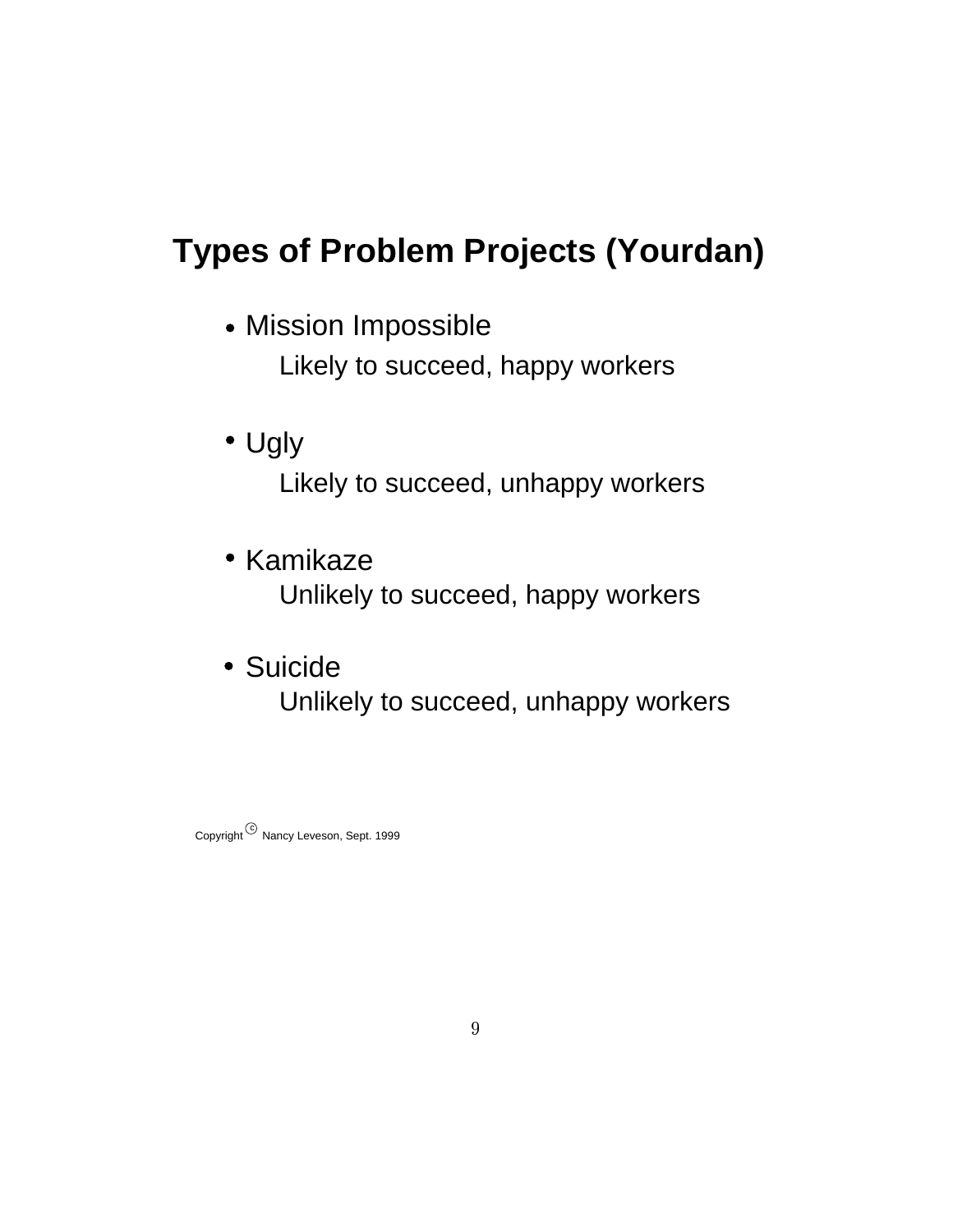#### **Understanding the Problem**



 $\operatorname{\mathsf{Copyright}}^{(\mathbb{C})}$  Nancy Leveson, Sept. 1999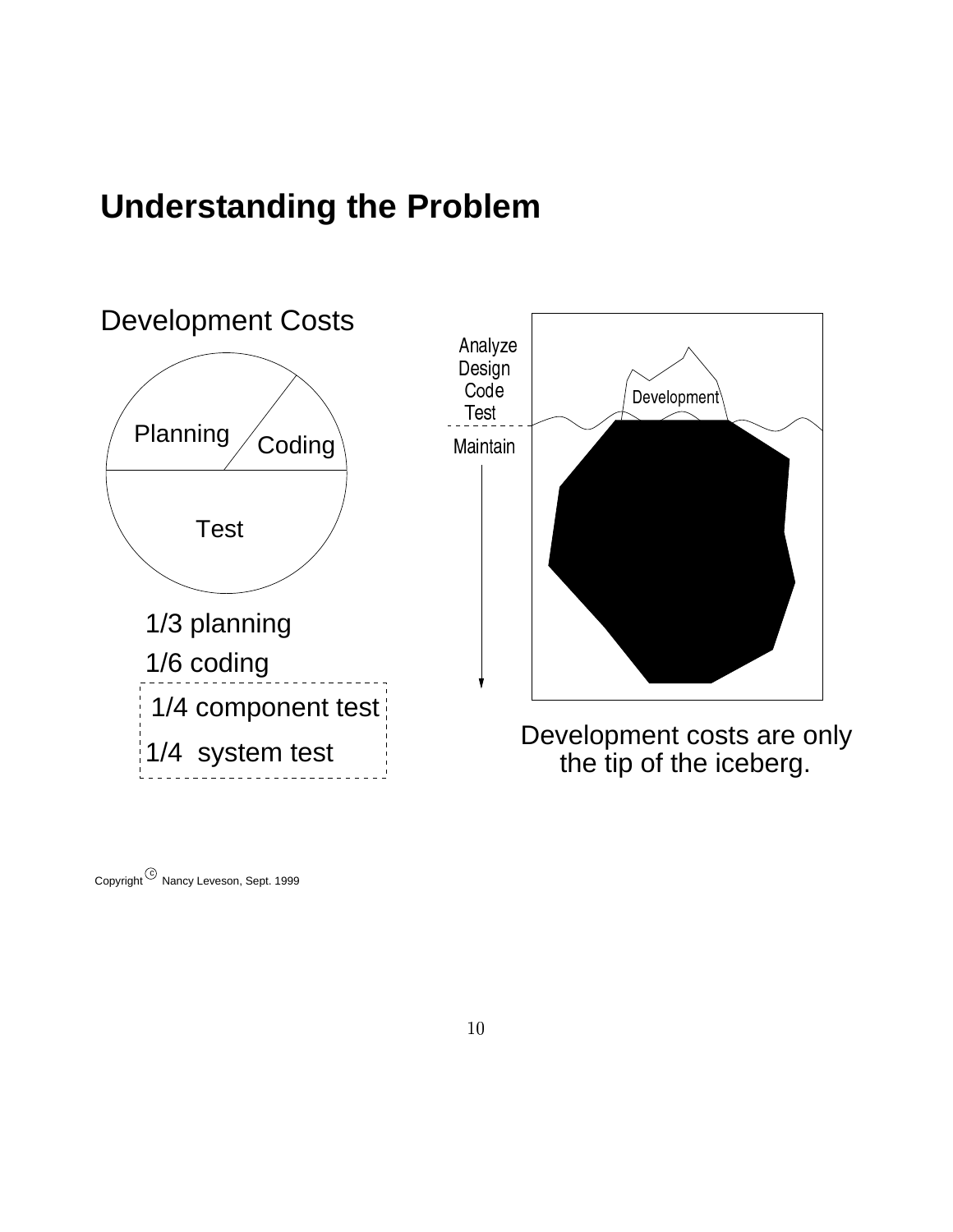## **Understanding the Problem (2)**



Software Maintenance:

- 20% error correction
- 20% adaptation
- 60% enhancements

from requirements not code Most fielded software errors stem

Copyright  $^{\copyright}$  Nancy Leveson, Sept. 1999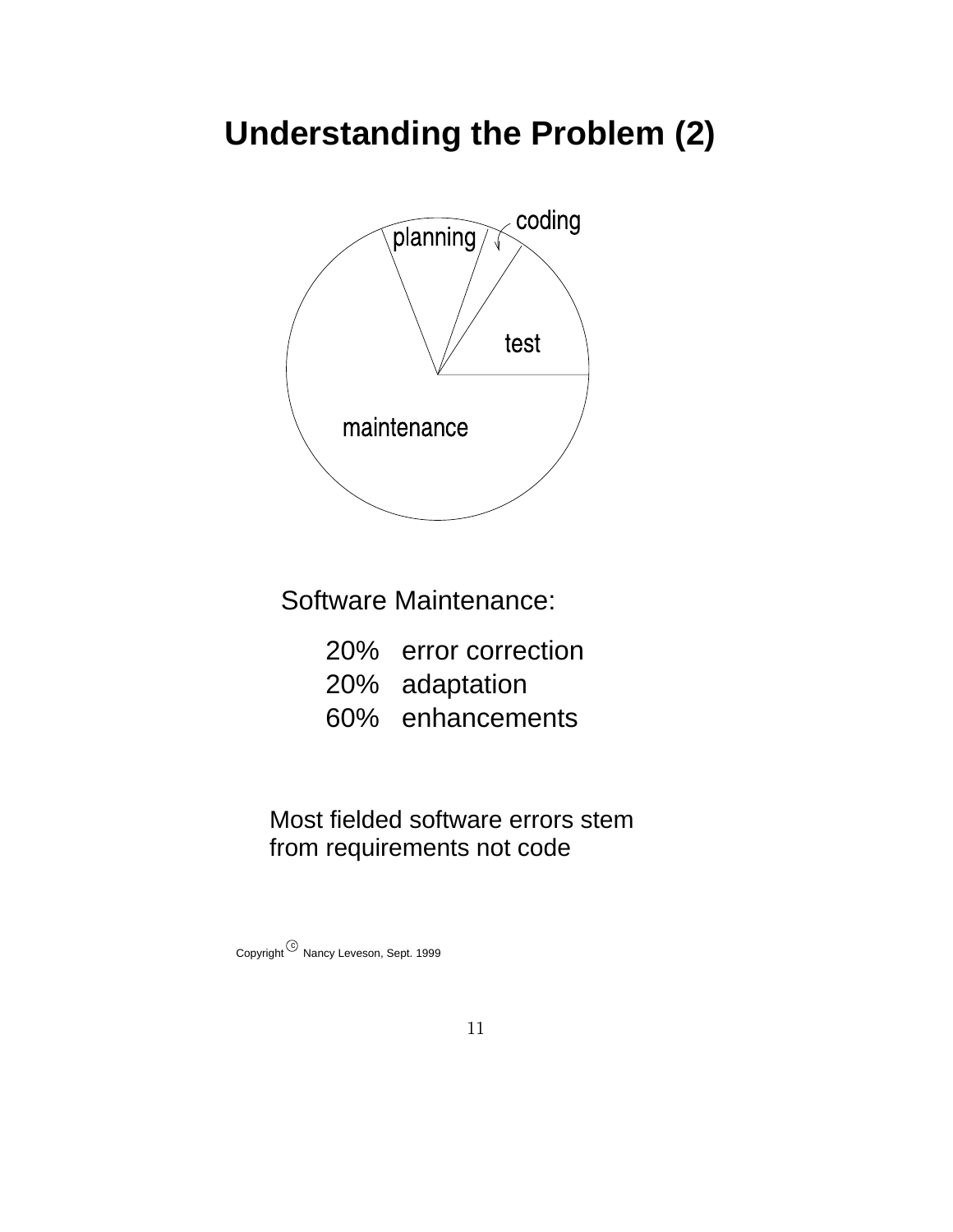## **Software Evolution (Maintenance)**

- Belady and Lehman's Laws:
	- Software will continually change.
	- Software will become increasingly unstructured as it is changed.
- Leveson's Law:
	- personnel numbers or costs. • Introducing computers will not reduce

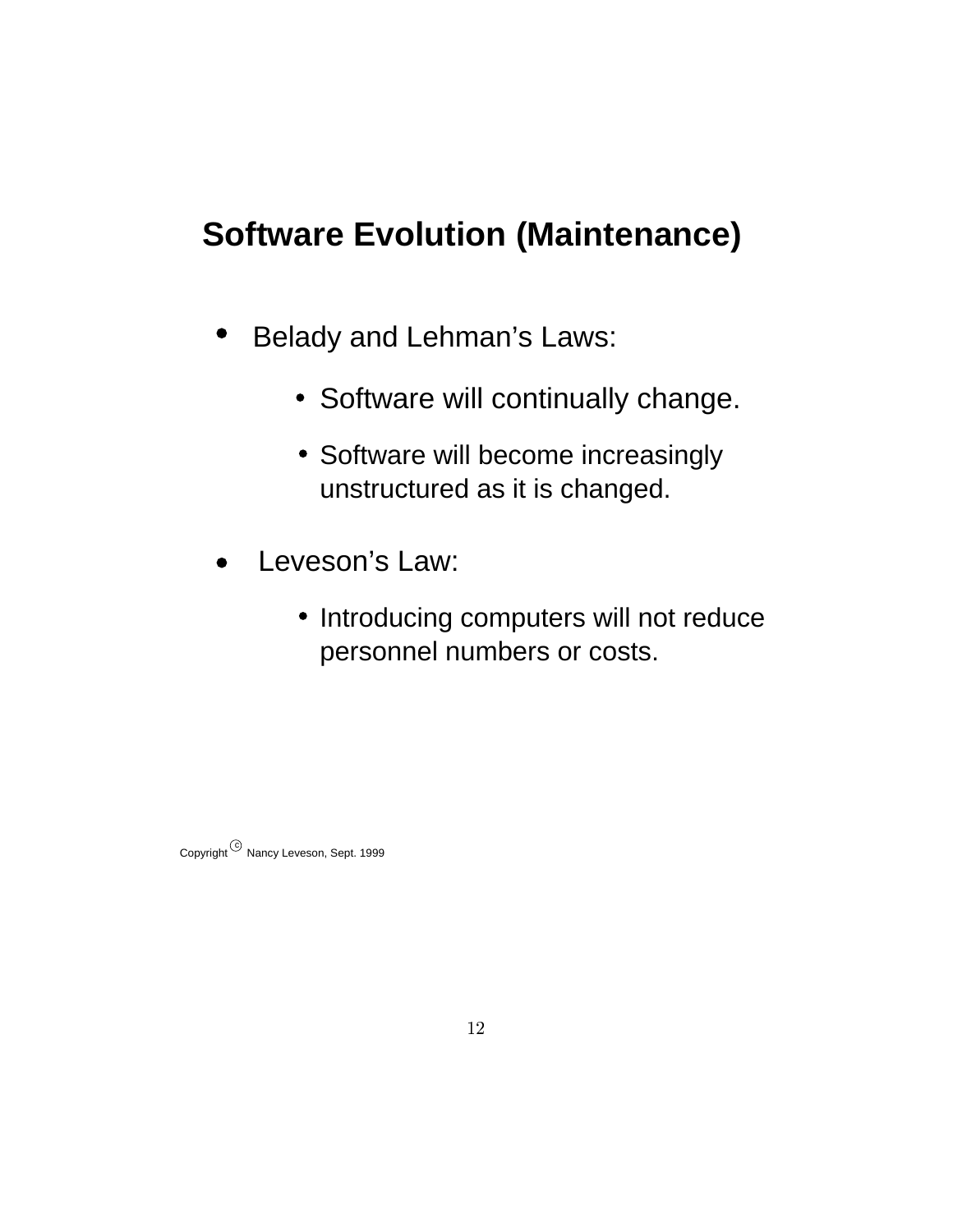## **Are Things Improving?**

• Is software improving at a slower rate than hardware?

"Software expands to fill the available memory" (Parkinson)

"Software is getting slower more rapidly than hardware becomes faster" (Reiser)

Expectations are changing

Copyright  $^{\circ}$  Nancy Leveson, Sept. 1999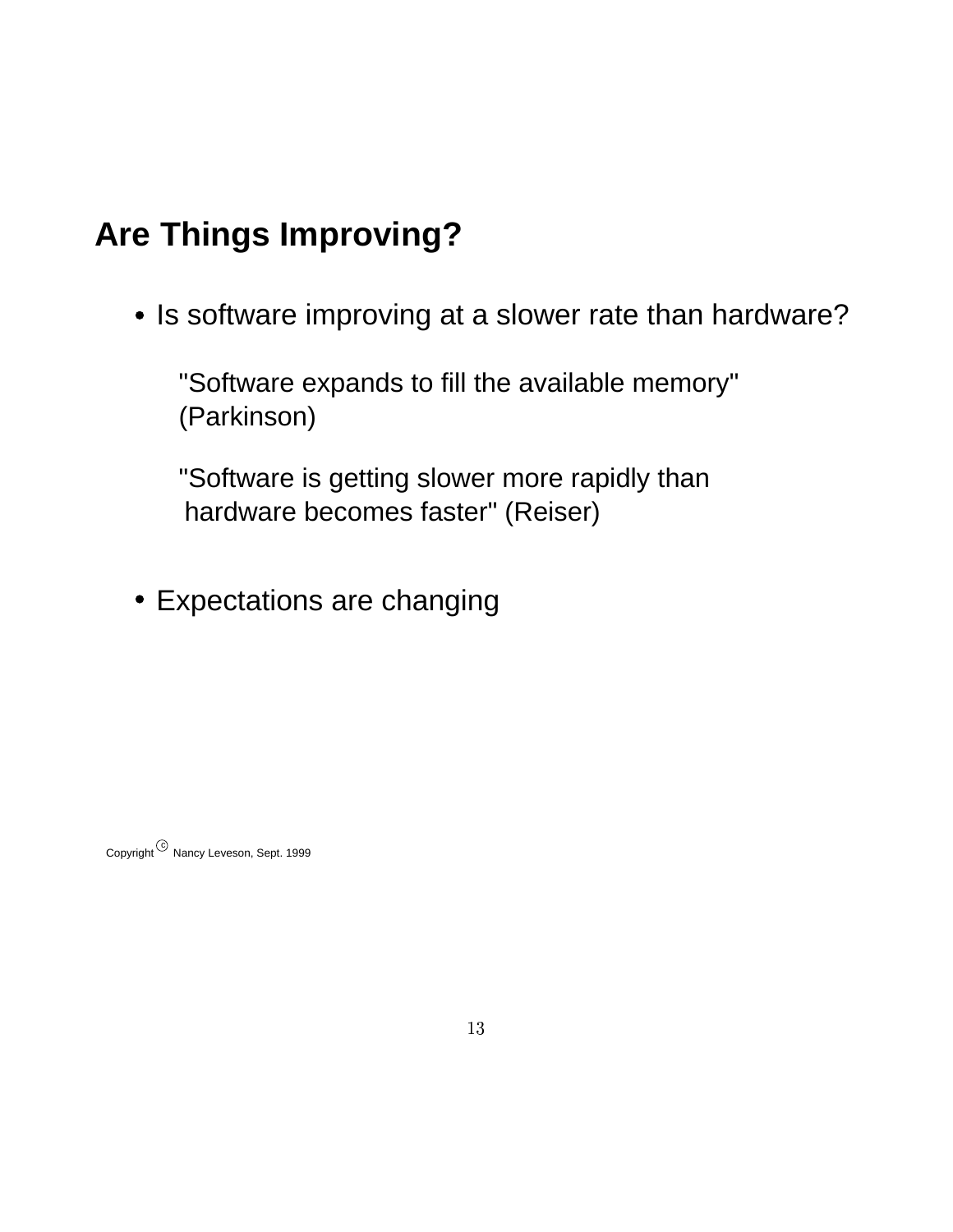#### Is software engineering more difficult than hardware engineering?

Why or why not?

.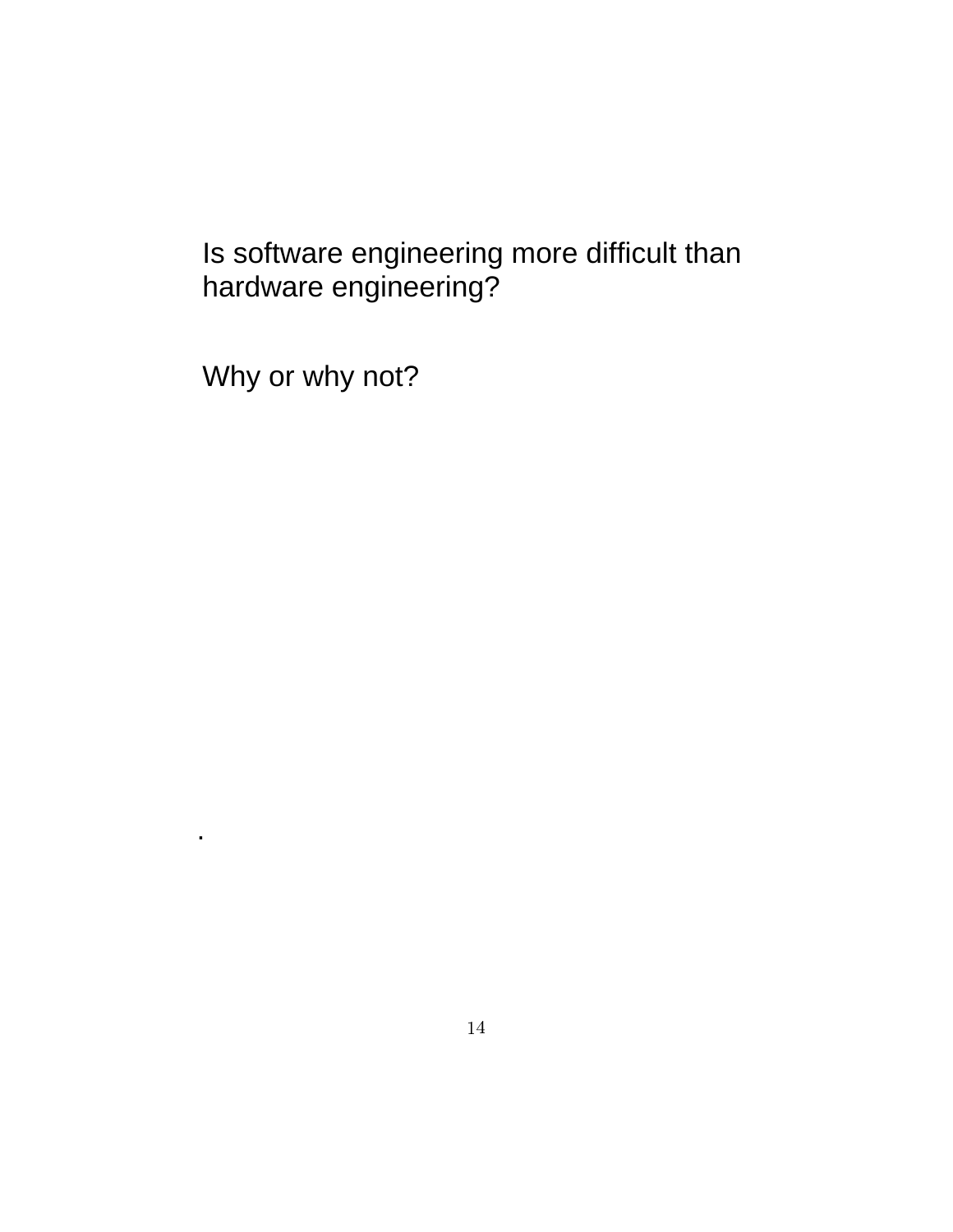## **Why is software engineering hard?**

- "Curse of flexibility"
- Organized complexity
- Intangibility
- Lack of historical usage information
- Large discrete state spaces

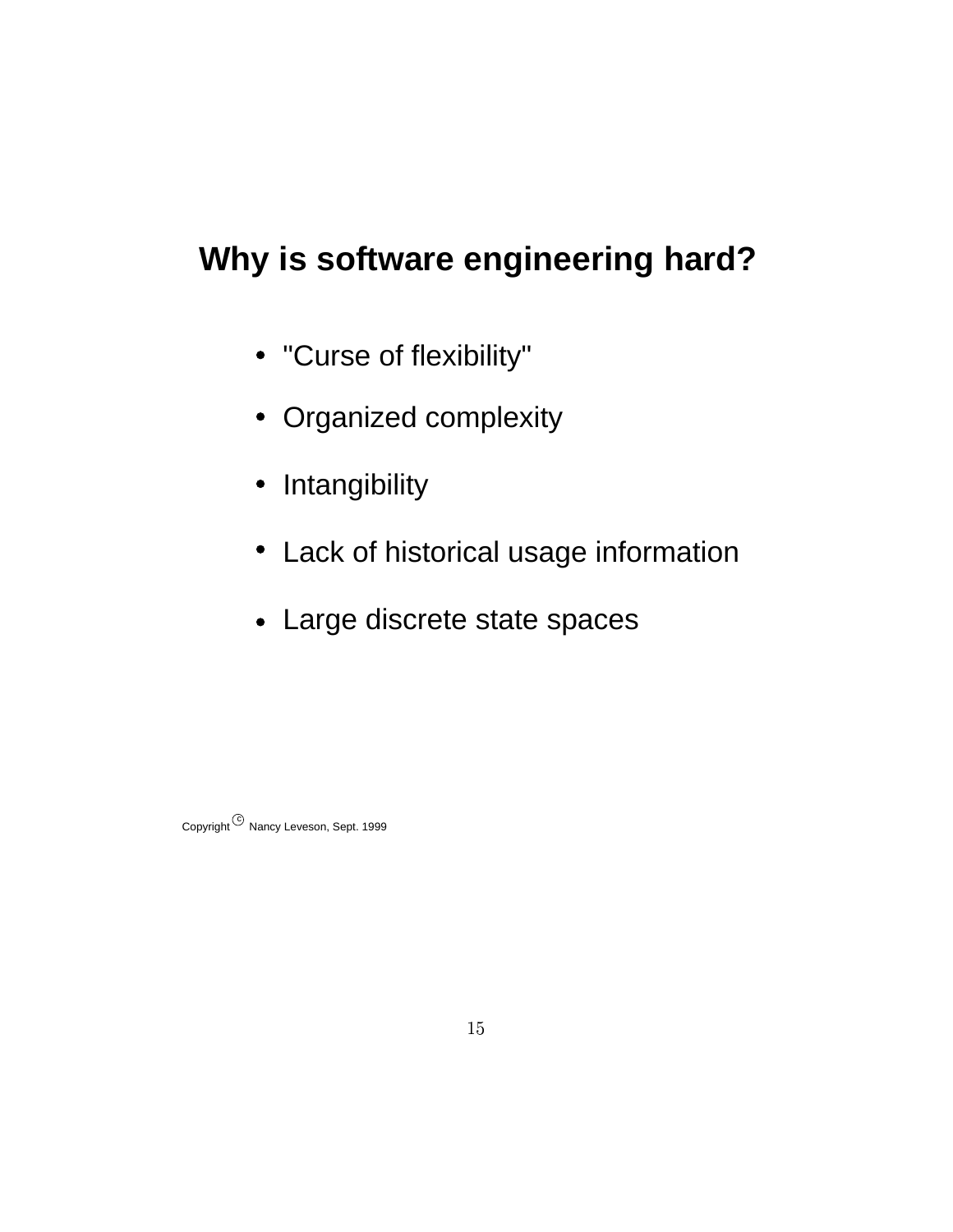#### **The Computer Revolution**

design became a completely abstract concept. Design separated from physical representation;



- impractical to build become feasible. Machines that were physically impossible or
- Design can be changed without retooling or manufacturing.
- Emphasis on steps to be achieved without worrying  $\bullet$ about how steps will be realized physically.

Copyright  $^{6}$  Nancy Leveson, Sept. 1999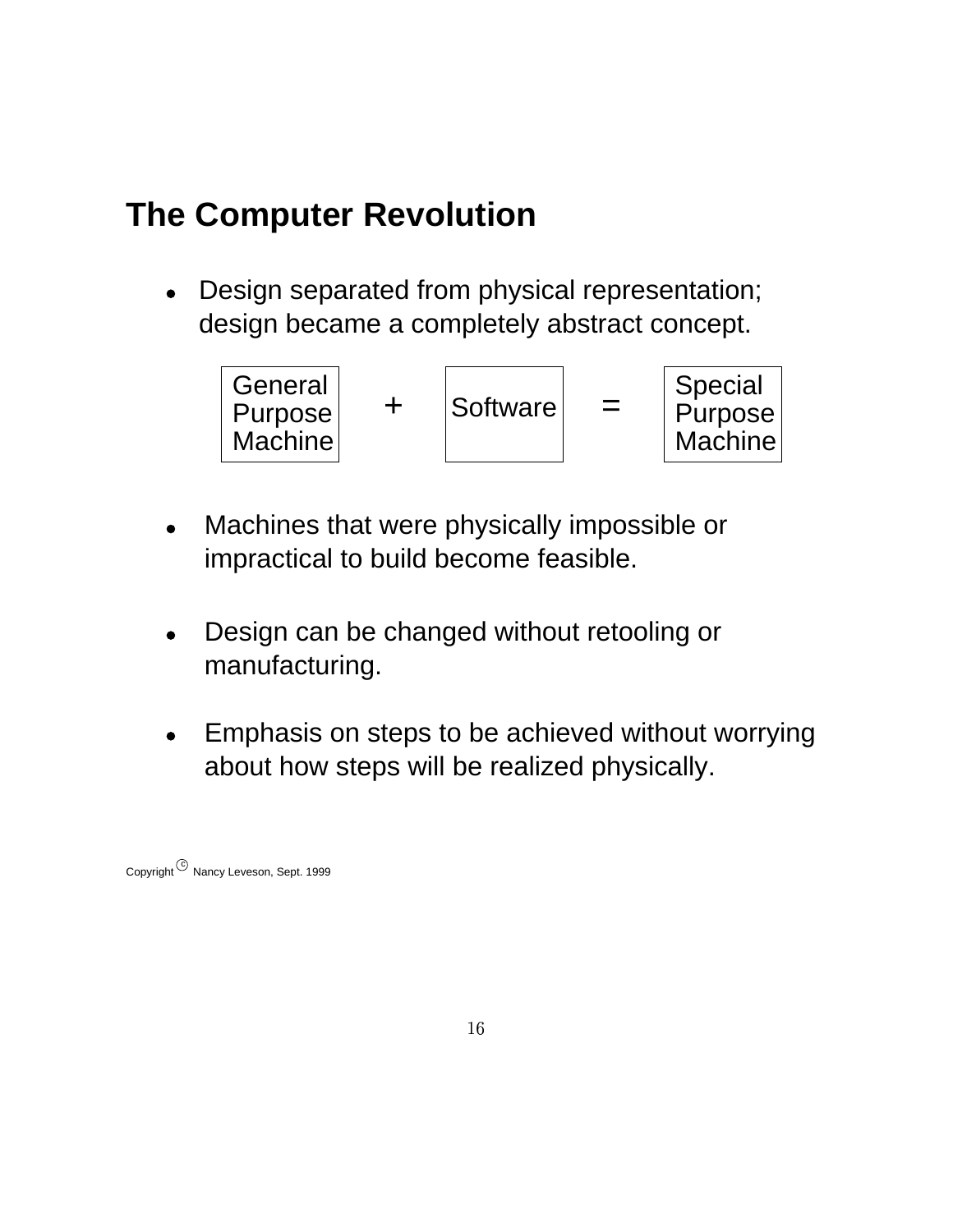## **The Curse of Flexibility**

- "Software is the resting place of afterthoughts."
- No physical constraints  $\bullet$ 
	- $-$  To enforce discipline on design, construction and modification
	- To control complexity
- So flexible that start working with it before fully understanding what need to do
- "Scaling up is hard to do" The untrained can get partial success.
- ''And they looked upon the software and saw that it  $\bullet$ was good. But they just had to add one other feature ...''

Copyright  $^\copyright$  Nancy Leveson, Sept. 1999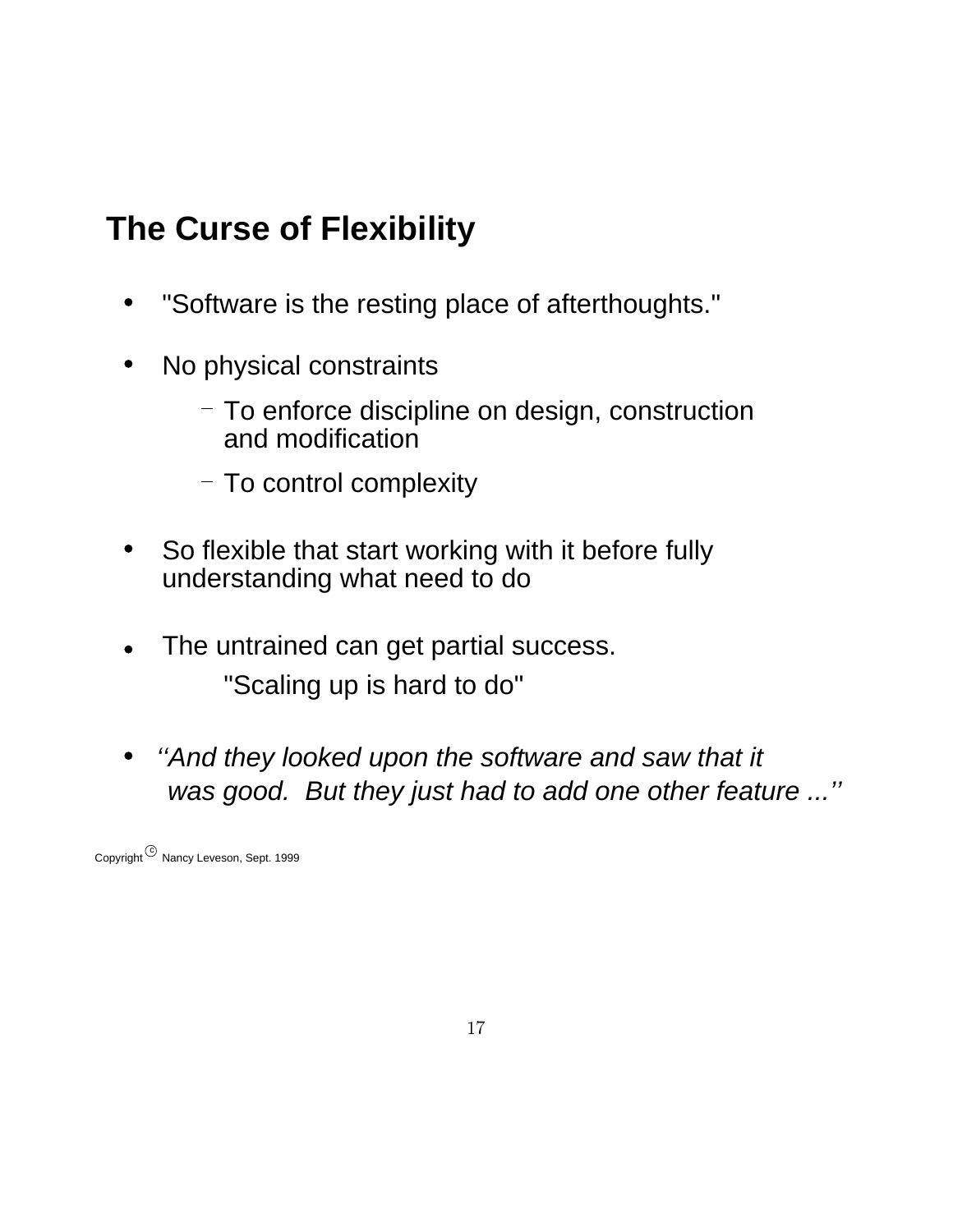## **What is Complexity?**

The underlying factor is intellectual manageability

- interactions within the system and with its environment. 1. A "simple" system has a small number of unknowns in its
- level of interactions reaches the point where they cannot be thoroughly 2. A system becomes intellectually unmanageable when the
	- planned
	- understood
	- anticipated
	- $-$  guarded against

Copyright  $^{(c)}$  Nancy Leveson, Sept. 1999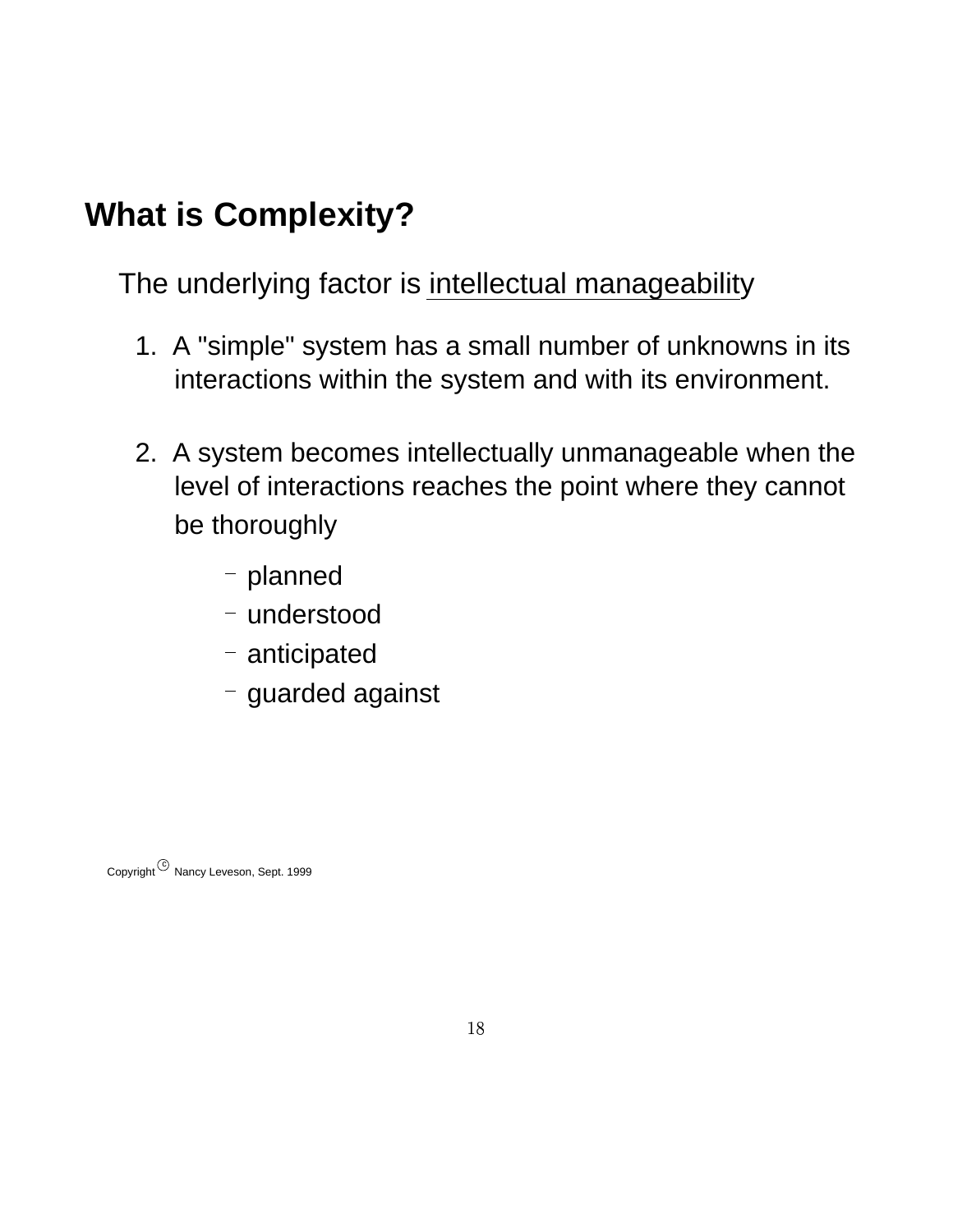## **Ways to Cope with Complexity**

- Analytic Reduction (Descartes)
	- Divide system into distinct parts for analysis purposes.
	- $-$  Examine the parts separately.
- Three important assumptions:
	- phenomenon being studied. 1. The division into parts will not distort the
	- 2. Components are the same when examined singly as when playing their part in the whole.
	- 3. Principles governing the assembling of the components into the whole are themselves straightforward.

Copyright  $^{\circled{\scriptscriptstyle C}}$  Nancy Leveson, Sept. 1999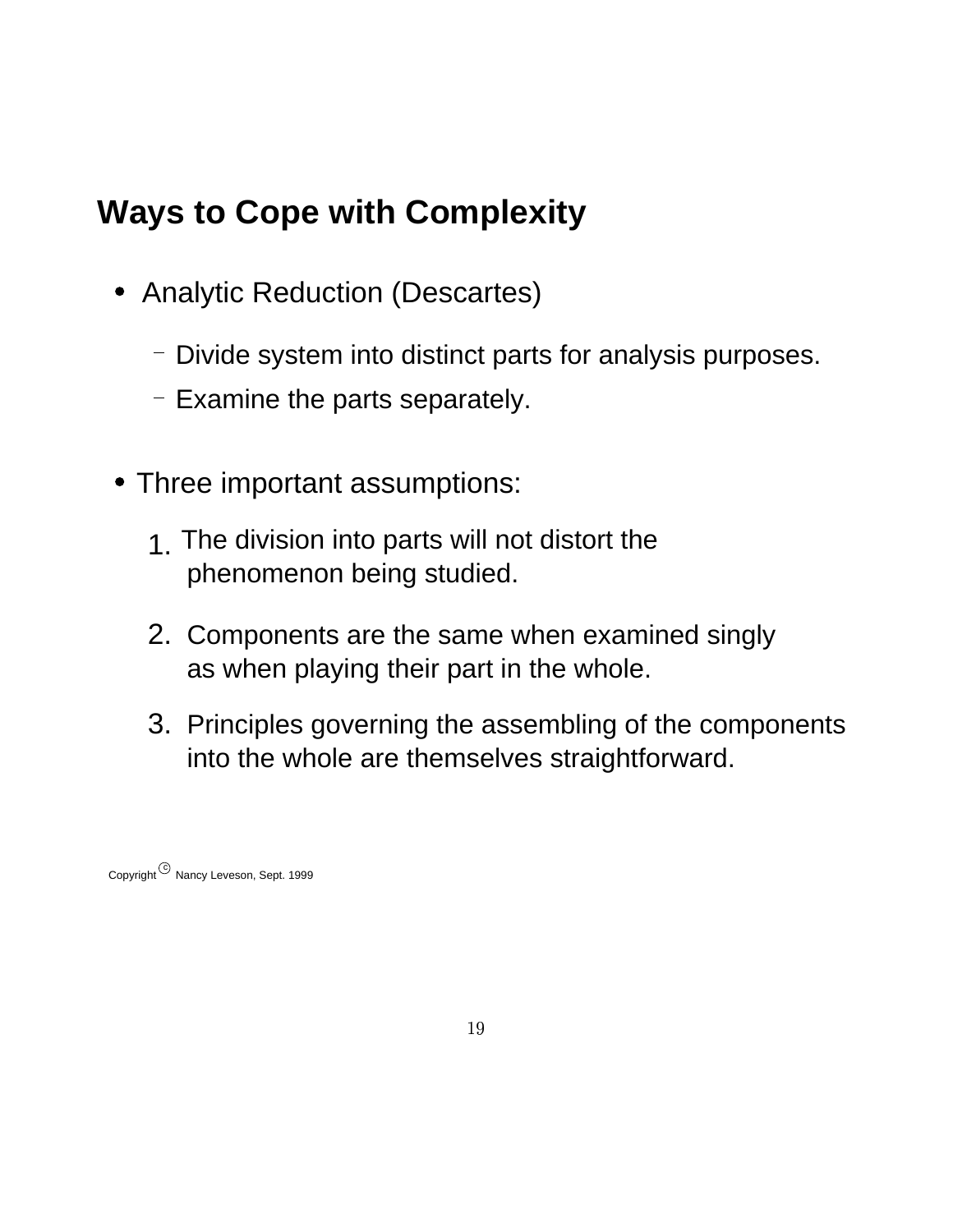## **Ways to Cope with Complexity (con't.)**

- Statistics
	- $-$  Treat as a structureless mass with interchangeable parts.
	- terms of averages. Use Law of Large Numbers to describe behavior in
- in their behavior that they can be studied statistically. Assumes components sufficiently regular and random

Copyright  $^\copyright$  Nancy Leveson, Sept. 1999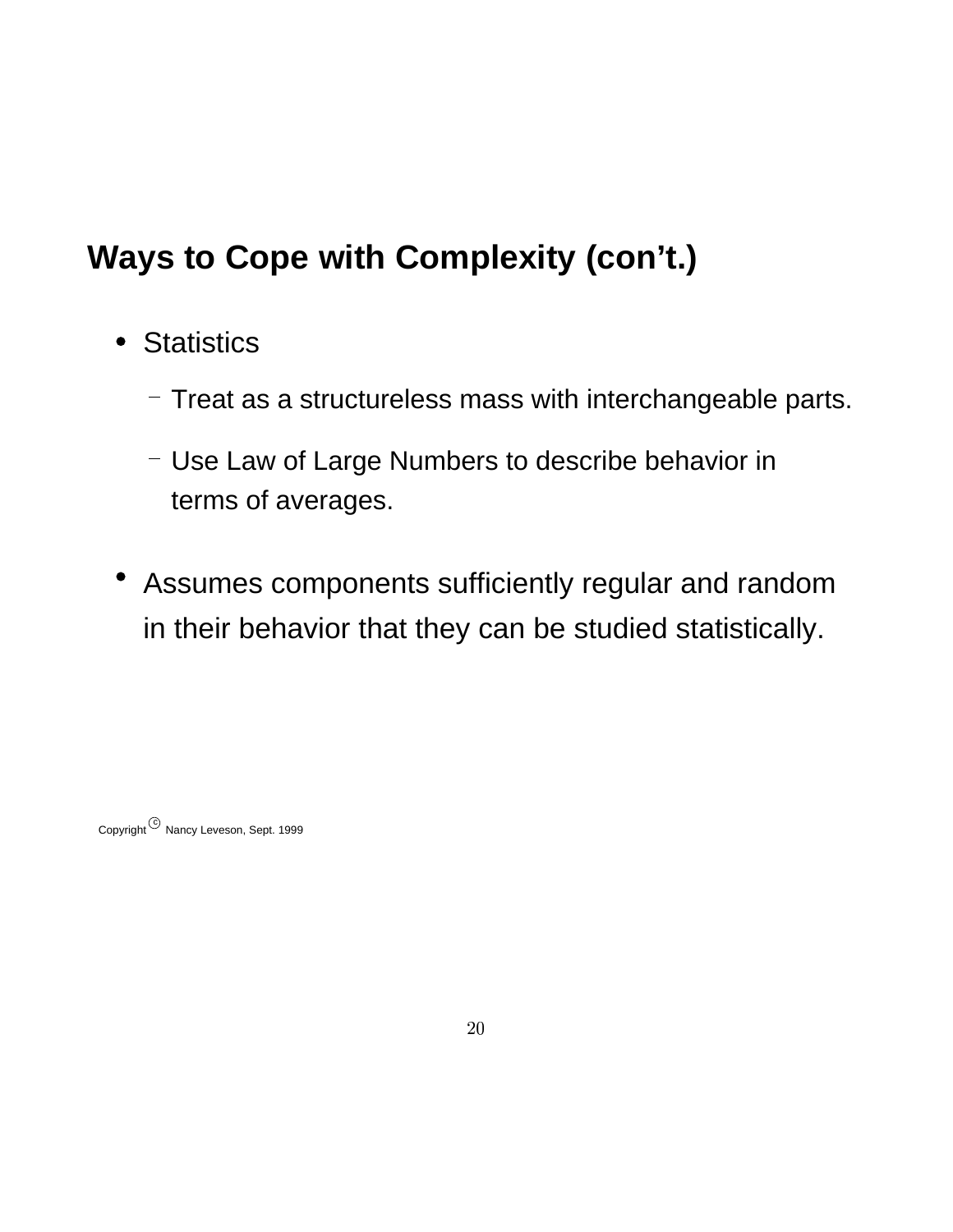#### **What about software?**

- Too complex for complete analysis:
	- distorts the results. Separation into non−interacting subsystems
	- $-$  The most important properties are emergent.
- Too organized for statistics
	- the statistics.  $-$  Too much underlying structure that distorts

"Organized Complexity" (Weinberg)

Copyright  $^{\copyright}$  Nancy Leveson, Sept. 1999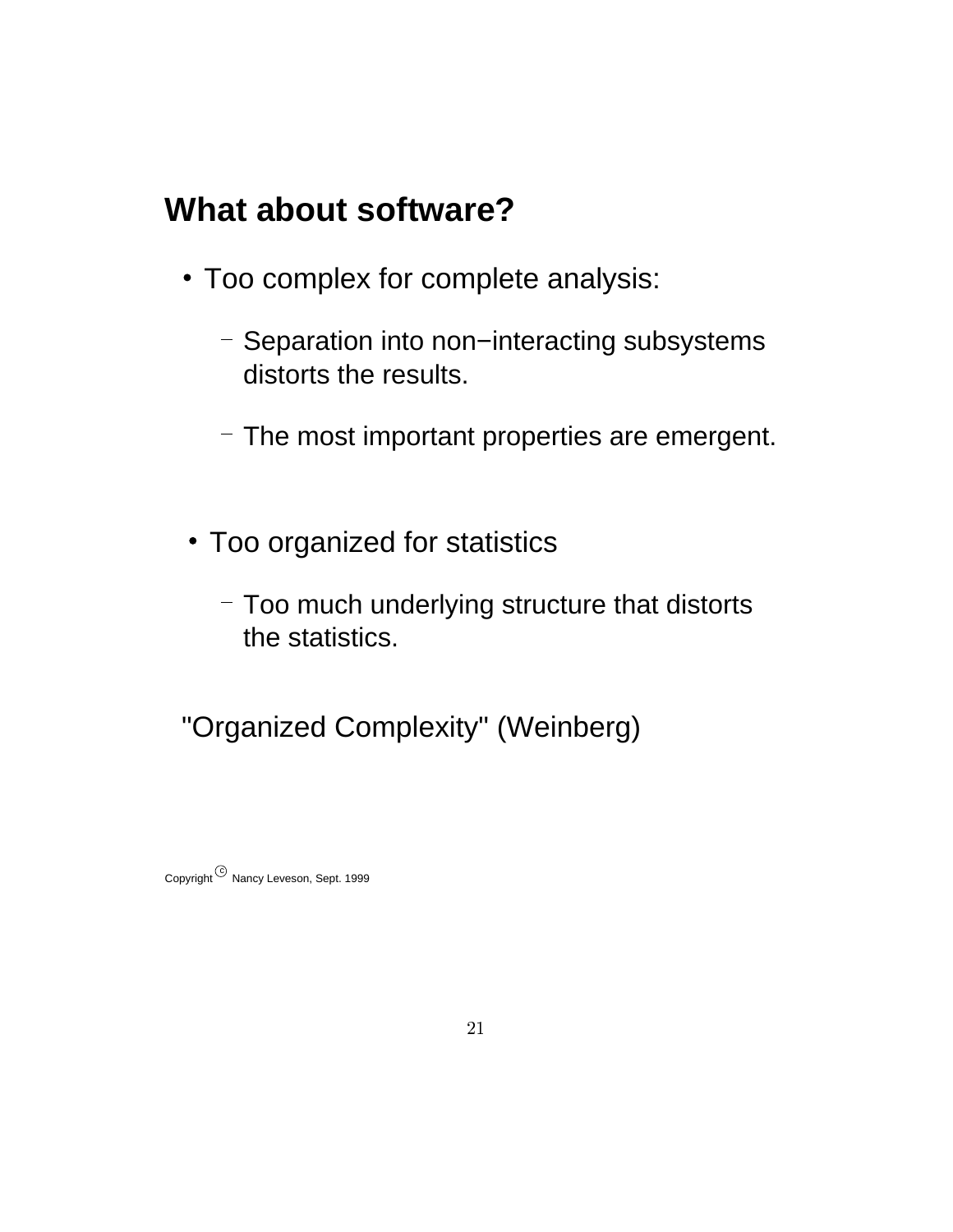## **Other Factors**

- Large discrete state spaces
	- $-$  Continuous vs. discrete math
	- $-$  Lacks repetitive structure found in computer circuitry
	- $-$  Cannot test exhaustively
- Intangibility
	- $-$  Invisible interfaces
	- $-$  Hard to experiment with and manage
	- $-$  Transient hardware faults vs. software errors
	- $-$  Hard to diagnose problems

Copyright  $^{\copyright}$  Nancy Leveson, Sept. 1999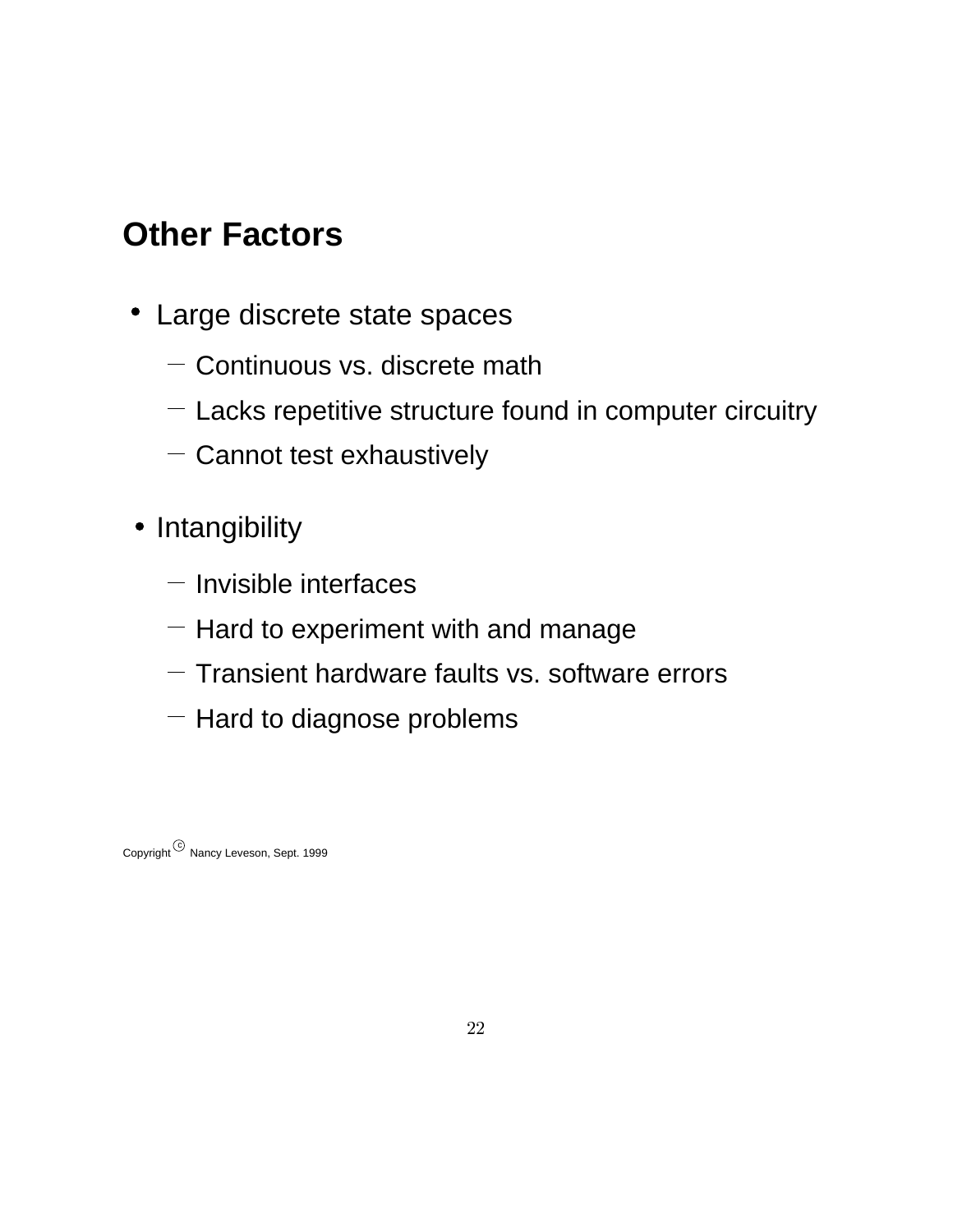## **And One More**

- No historical usage information to allow measurement, evaluation, and improvement of standard designs over time.
	- Always specially constructed.
	- Usually doing new things.

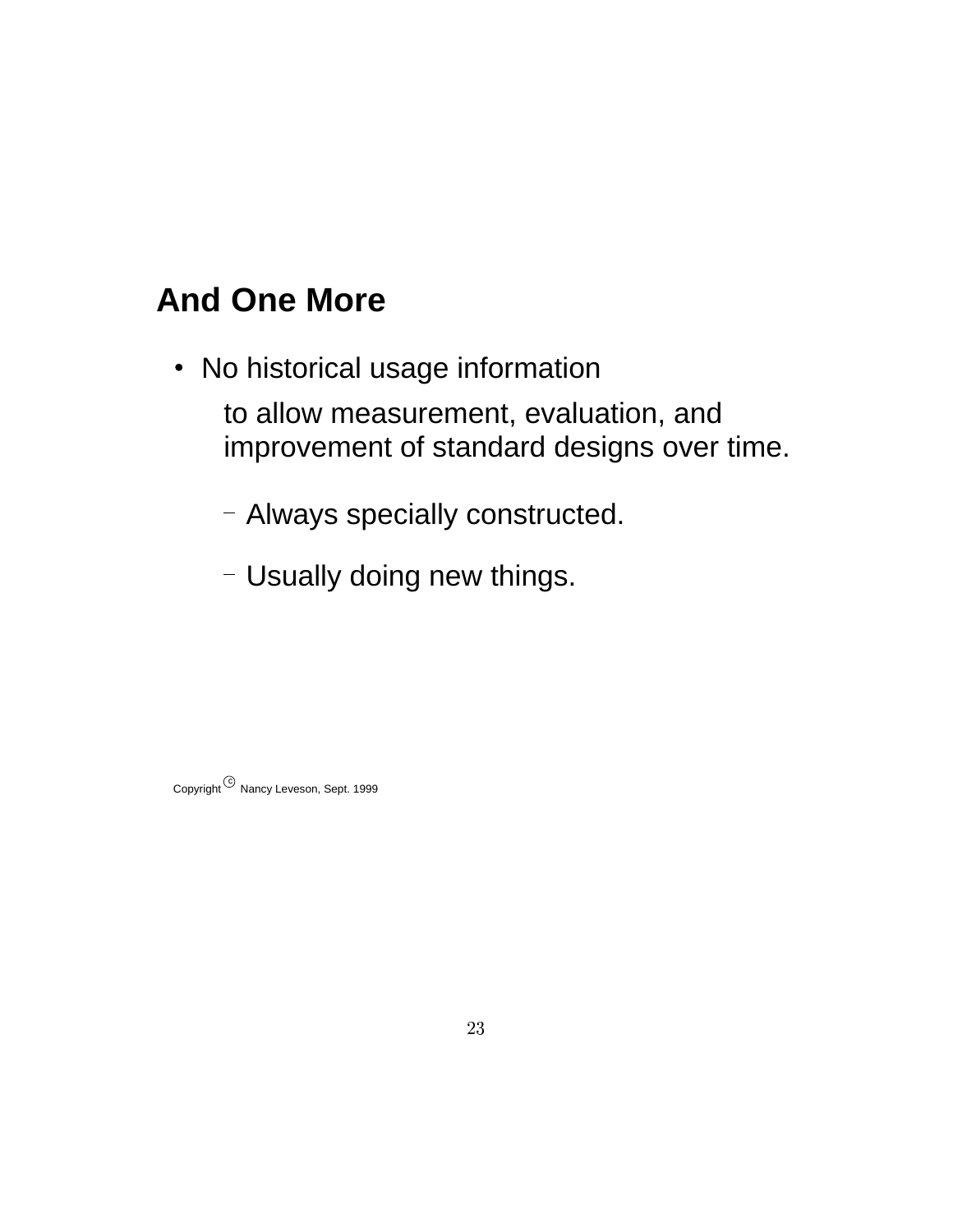## **Class Objectives**

1. Students will be able to evaluate software engineering techniques and approaches.

"It is important that students bring a certain ragamuffin barefoot irreverance to their studies. They are here not to worship what is known, but to question it."

Jacob Bronowski, The Ascent of Man

suggests that the claimed benefits, in fact, may not exist. testing, what little evidence has been obtained sometimes "The developed theories ...have rarely been subjected to empirical testing, and so their value remains unknown. They provide zealots with opportunities to market a rash of seminars and courses and to flood the literature with papers advocating the new technologies. When the theories are subjected to

Vessey and Weber

Religious approach to SE (vs. scientific):

Accept on faith (because sounds right)

Gurus (Jackson, Yourdan, etc.)

Sects (OO, Ada vs. Modula 2)

Arguments:

Proof by vigorous handwaving. Unsupported hypotheses. False analogies.

Hawthorne Effect

Copyright  $^{\circledm}$  Nancy Leveson, Sept. 1999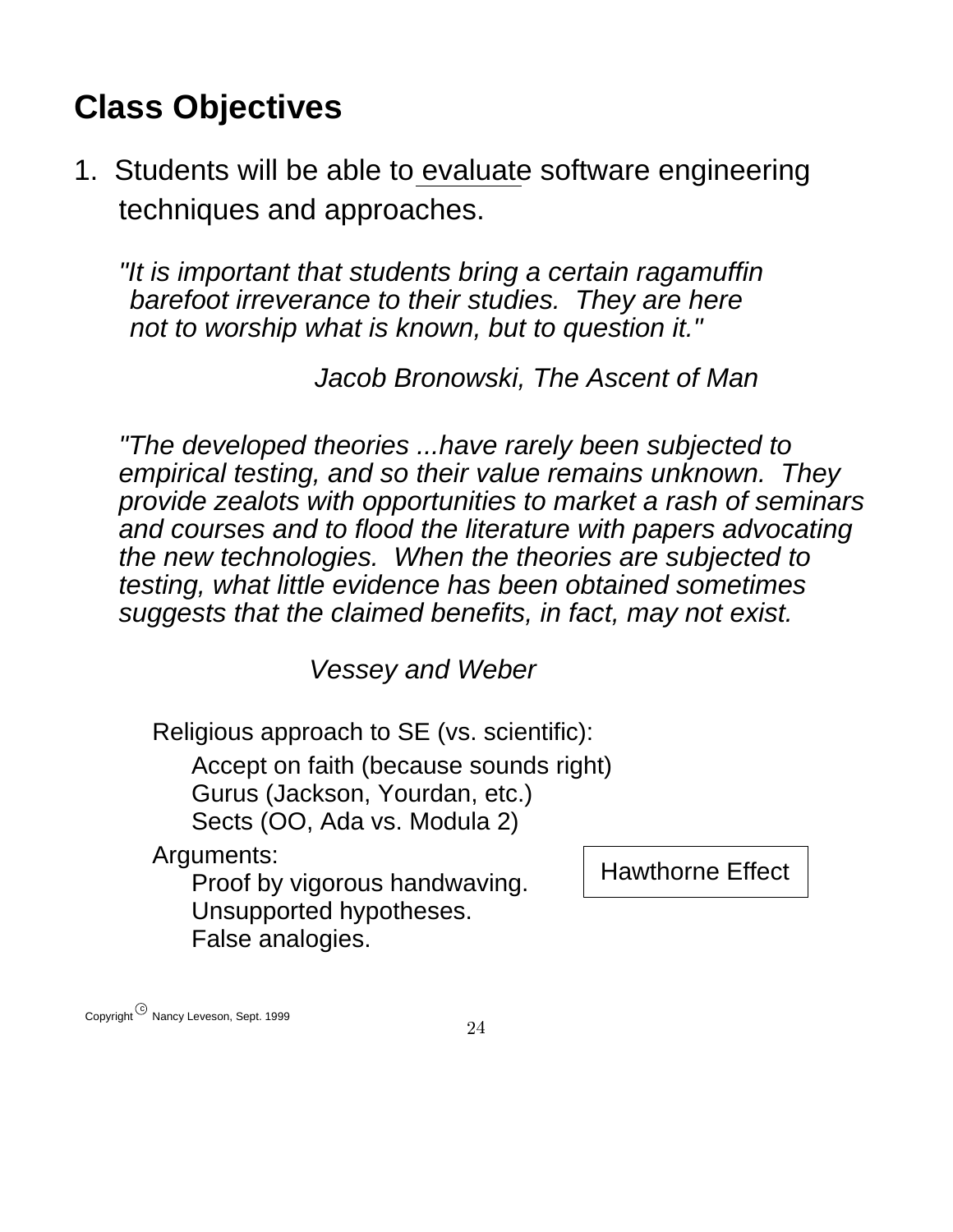## **Class Objectives**

project based on an understanding of: 2. Students will be able to exercise professional judgement in selecting an approach for a particular

> How the present state of software practice came about What was tried in the past What worked and what did not work Why

 $\operatorname{\mathsf{Copyright}}^{(\mathbb{C})}$  Nancy Leveson, Sept. 1999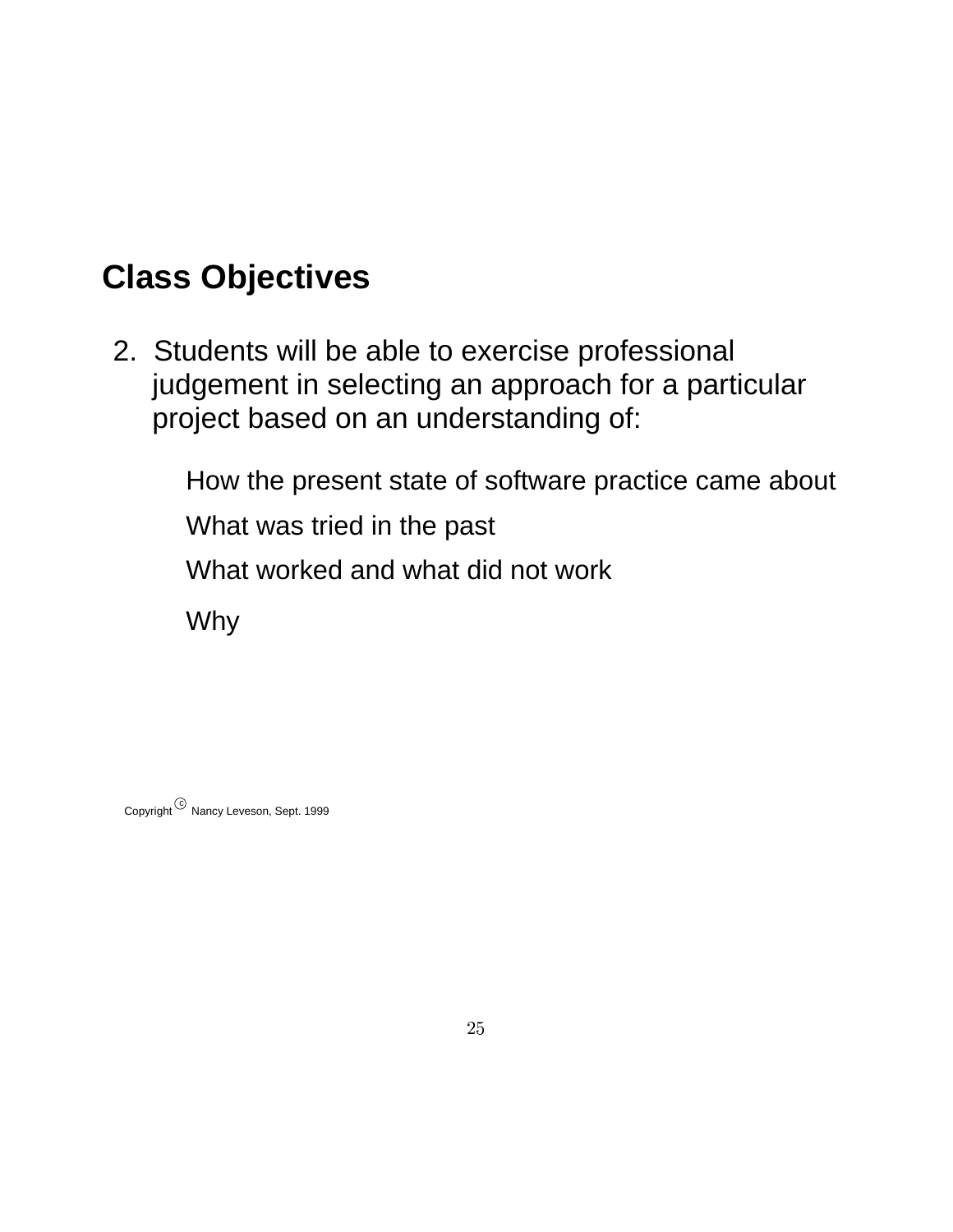- Required Background
- **Assignments** 
	- $-$  No programming
	- Any additional thoughts Critical evaluation Main ideas or themes  $-$  Reading summaries:
	- $-$  Some additional short assignments